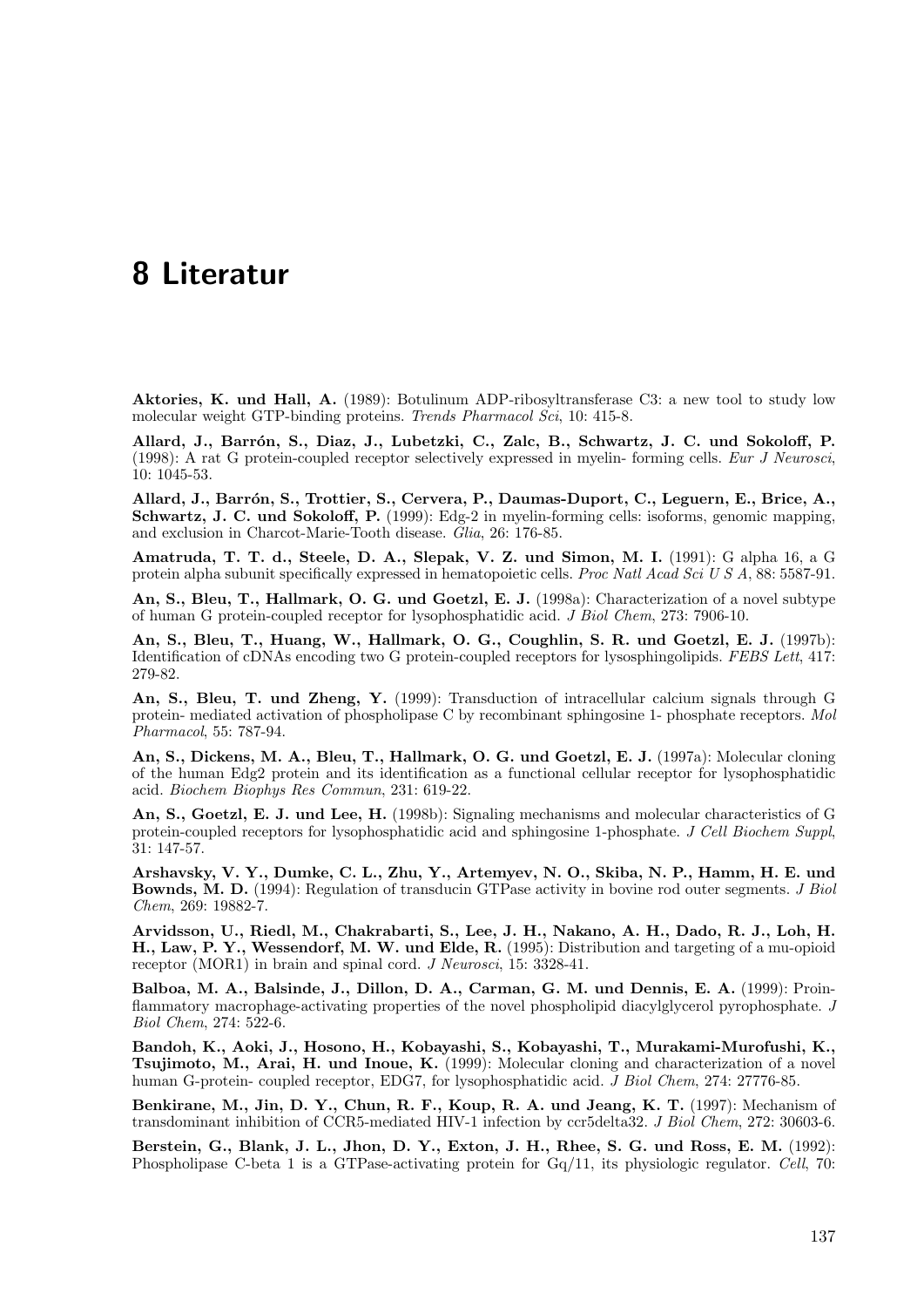411-8.

Bluml, K., Schnepp, W., Schroder, S., Beyermann, M., Macias, M., Oschkinat, H. und Lohse, M. J. (1997): A small region in phosducin inhibits G-protein betagamma-subunit function. Embo J, 16: 4908-15.

Bond, R. A., Leff, P., Johnson, T. D., Milano, C. A., Rockman, H. A., McMinn, T. R., Apparsundaram, S., Hyek, M. F., Kenakin, T. P., Allen, L. F. und et al. (1995): Physiological effects of inverse agonists in transgenic mice with myocardial overexpression of the beta 2-adrenoceptor. Nature, 374: 272-6.

Buhl, A. M., Johnson, N. L., Dhanasekaran, N. und Johnson, G. L. (1995): G alpha 12 and G alpha 13 stimulate Rho-dependent stress fiber formation and focal adhesion assembly. J Biol Chem, 270: 24631-4.

Bullock, W. O., Fernandez, J. M. und Short, J. M. (1987): XL1-Blue: A high efficiency plasmid transforming recA Escherichia coli strain with beta-galactosidase selection. Bio-Techniques, 5: 376.

Bunemann, M. und Hosey, M. M. (1999): G-protein coupled receptor kinases as modulators of G-protein signalling. J Physiol (Lond), 517: 5-23.

Burstein, E. S., Spalding, T. A. und Brann, M. R. (1998): The second intracellular loop of the m5 muscarinic receptor is the switch which enables G-protein coupling. *J Biol Chem.* 273: 24322-7.

Casey, P. J. (1995): Mechanisms of protein prenylation and role in G protein function. Biochem Soc Trans, 23: 161-6.

Chidiac, P., Hébert, T. E., Valiquette, M., Dennis, M. und Bouvier, M. (1994): Inverse agonist activity of beta-adrenergic antagonists. Mol Pharmacol, 45: 490-9.

Chun, J., Contos, J. J. und Munroe, D. (1999): A growing family of receptor genes for lysophosphatidic acid (LPA) and other lysophospholipids (LPs). Cell Biochem Biophys, 30: 213-42.

Clapham, D. E. (1994): Direct G protein activation of ion channels? Annu Rev Neurosci, 17: 441-64.

Clapham, D. E. (1995): Calcium signaling. Cell, 80: 259-68.

Conklin, B. R. und Bourne, H. R. (1993): Structural elements of G alpha subunits that interact with G beta gamma, receptors, and effectors. Cell, 73: 631-41.

Contos, J. J. und Chun, J. (2000): Genomic characterization of the lysophosphatidic acid receptor gene, lp(A2)/Edg4, and identification of a frameshift mutation in a previously characterized cDNA. Genomics, 64: 155-69.

Costa, T. und Herz, A. (1989): Antagonists with negative intrinsic activity at delta opioid receptors coupled to GTP-binding proteins. Proc Natl Acad Sci  $\breve{U} S A$ , 86: 7321-5.

Daub, H., Wallasch, C., Lankenau, A., Herrlich, A. und Ullrich, A. (1997): Signal characteristics of G protein-transactivated EGF receptor. Embo J, 16: 7032-44.

Daub, H., Weiss, F. U., Wallasch, C. und Ullrich, A. (1996): Role of transactivation of the EGF receptor in signalling by G-protein- coupled receptors. Nature, 379: 557-60.

Davies, A., Schertler, G. F., Gowen, B. E. und Saibil, H. R. (1996): Projection structure of an invertebrate rhodopsin. J Struct Biol, 117: 36-44.

Davignon, I., Barnard, M., Gavrilova, O., Sweet, K. und Wilkie, T. M. (1996): Gene structure of murine Gna11 and Gna15: tandemly duplicated Gq class G protein alpha subunit genes. Genomics, 31: 359-66.

De Vries, L., Zheng, B., Fischer, T., Elenko, E. und Farquhar, M. G. (2000): The regulator of G protein signaling family. Annu Rev Pharmacol Toxicol, 40: 235-71.

Dennis, E. A. (1997): The growing phospholipase A2 superfamily of signal transduction enzymes. Trends Biochem Sci, 22: 1-2.

Dhanasekaran, N., Prasad, M. V., Wadsworth, S. J., Dermott, J. M. und van Rossum, G. (1994): Protein kinase C-dependent and -independent activation of Na+/H+ exchanger by G alpha 12 class of G proteins.  $J Biol$  Chem, 269: 11802-6.

Dohlman, H. G., Thorner, J., Caron, M. G. und Lefkowitz, R. J. (1991): Model systems for the study of seven-transmembrane-segment receptors. Annu Rev Biochem, 60: 653-88.

Elbe, A., Schleischitz, S., Strunk, D. und Stingl, G. (1994): Fetal skin-derived MHC class I+,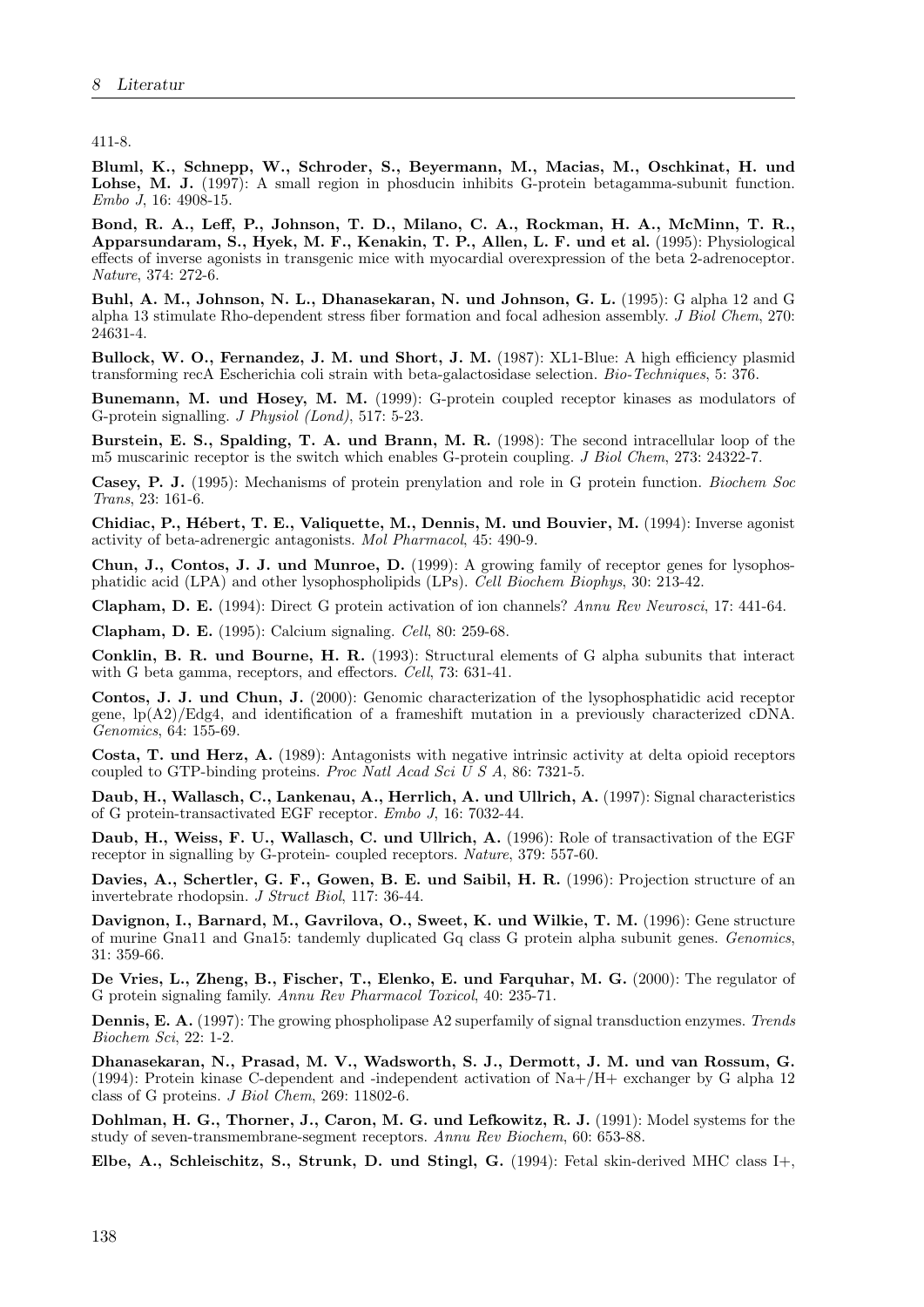MHC class II- dendritic cells stimulate MHC class I-restricted responses of unprimed CD8+ T cells. J Immunol, 153: 2878-89.

Emrich, T., Förster, R. und Lipp, M. (1993): Topological characterization of the lymphoid-specific seven transmembrane receptor BLR1 by epitope-tagging and high level expression. Biochem Biophys Res Commun, 197: 214-20.

Feinberg, A. P. und Vogelstein, B. (1983): A technique for radiolabeling DNA restriction endonuclease fragments to high specific activity. Anal Biochem, 132: 6-13.

Feng, Y. H., Noda, K., Saad, Y., Liu, X. P., Husain, A. und Karnik, S. S. (1995): The docking of Arg2 of angiotensin II with Asp281 of AT1 receptor is essential for full agonism. J Biol Chem, 270: 12846-50.

Ferguson, S. S. und Caron, M. G. (1998): G protein-coupled receptor adaptation mechanisms. Semin Cell Dev Biol, 9: 119-27.

Fischer, D. J., Liliom, K., Guo, Z., Nusser, N., Virag, T., Murakami-Murofushi, K., Kobayashi, S., Erickson, J. R., Sun, G., Miller, D. D. und Tigyi, G. (1998): Naturally occurring analogs of lysophosphatidic acid elicit different cellular responses through selective activation of multiple receptor subtypes. Mol Pharmacol, 54: 979-88.

Foord, S. M. und Marshall, F. H. (1999): RAMPs: accessory proteins for seven transmembrane domain receptors. Trends Pharmacol Sci, 20: 184-7.

Förster, R., Kremmer, E., Schubel, A., Breitfeld, D., Kleinschmidt, A., Nerl, C., Bernhardt, G. und Lipp, M. (1998): Intracellular and surface expression of the HIV-1 coreceptor CXCR4/fusin on various leukocyte subsets: rapid internalization and recycling upon activation. J Immunol, 160: 1522-31.

Förster, R., Mattis, A. E., Kremmer, E., Wolf, E., Brem, G. und Lipp, M. (1996): A putative chemokine receptor, BLR1, directs B cell migration to defined lymphoid organs and specific anatomic compartments of the spleen. Cell, 87: 1037-47.

Förster, R., Schubel, A., Breitfeld, D., Kremmer, E., Renner-Müller, I., Wolf, E. und Lipp, M. (1999): CCR7 coordinates the primary immune response by establishing functional microenvironments in secondary lymphoid organs. Cell, 99: 23-33.

Fourcade, O., Simon, M. F., Viode, C., Rugani, N., Leballe, F., Ragab, A., Fournie, B., Sarda, L. und Chap, H. (1995): Secretory phospholipase A2 generates the novel lipid mediator lysophosphatidic acid in membrane microvesicles shed from activated cells. Cell, 80: 919-27.

Fraser, N. J., Wise, A., Brown, J., McLatchie, L. M., Main, M. J. und Foord, S. M. (1999): The amino terminus of receptor activity modifying proteins is a critical determinant of glycosylation state and ligand binding of calcitonin receptor-like receptor. Mol Pharmacol, 55: 1054-9.

Frohman, M. A. (1994): On beyond classic RACE (rapid amplification of cDNA ends). PCR Methods Appl, 4: 40-58.

Fukushima, N., Kimura, Y. und Chun, J. (1998): A single receptor encoded by vzg-1/lpA1/edg-2 couples to G proteins and mediates multiple cellular responses to lysophosphatidic acid. Proc Natl Acad Sci U S A, 95: 6151-6.

Gantz, I., DelValle, J., Wang, L. D., Tashiro, T., Munzert, G., Guo, Y. J., Konda, Y. und Yamada, T. (1992): Molecular basis for the interaction of histamine with the histamine H2 receptor. J Biol Chem, 267: 20840-3.

Garcia-Higuera, I., Gaitatzes, C., Smith, T. F. und Neer, E. J. (1998): Folding a WD repeat propeller. Role of highly conserved aspartic acid residues in the G protein beta subunit and Sec13. J Biol Chem, 273: 9041-9.

Gether, U. (2000): Uncovering molecular mechanisms involved in activation of G protein- coupled receptors. *Endocr Rev*, 21: 90-113.

Glickman, M., Malek, R. L., Kwitek-Black, A. E., Jacob, H. J. und Lee, N. H. (1999): Molecular cloning, tissue-specific expression, and chromosomal localization of a novel nerve growth factorregulated G-protein- coupled receptor, nrg-1. Mol Cell Neurosci, 14: 141-52.

Goetzl, E. J. und An, S. (1998): Diversity of cellular receptors and functions for the lysophospholipid growth factors lysophosphatidic acid and sphingosine 1-phosphate. Faseb J, 12: 1589-98.

Goetzl, E. J., Dolezalova, H., Kong, Y., Hu, Y. L., Jaffe, R. B., Kalli, K. R. und Conover, C. A. (1999a): Distinctive expression and functions of the type 4 endothelial differentiation gene-encoded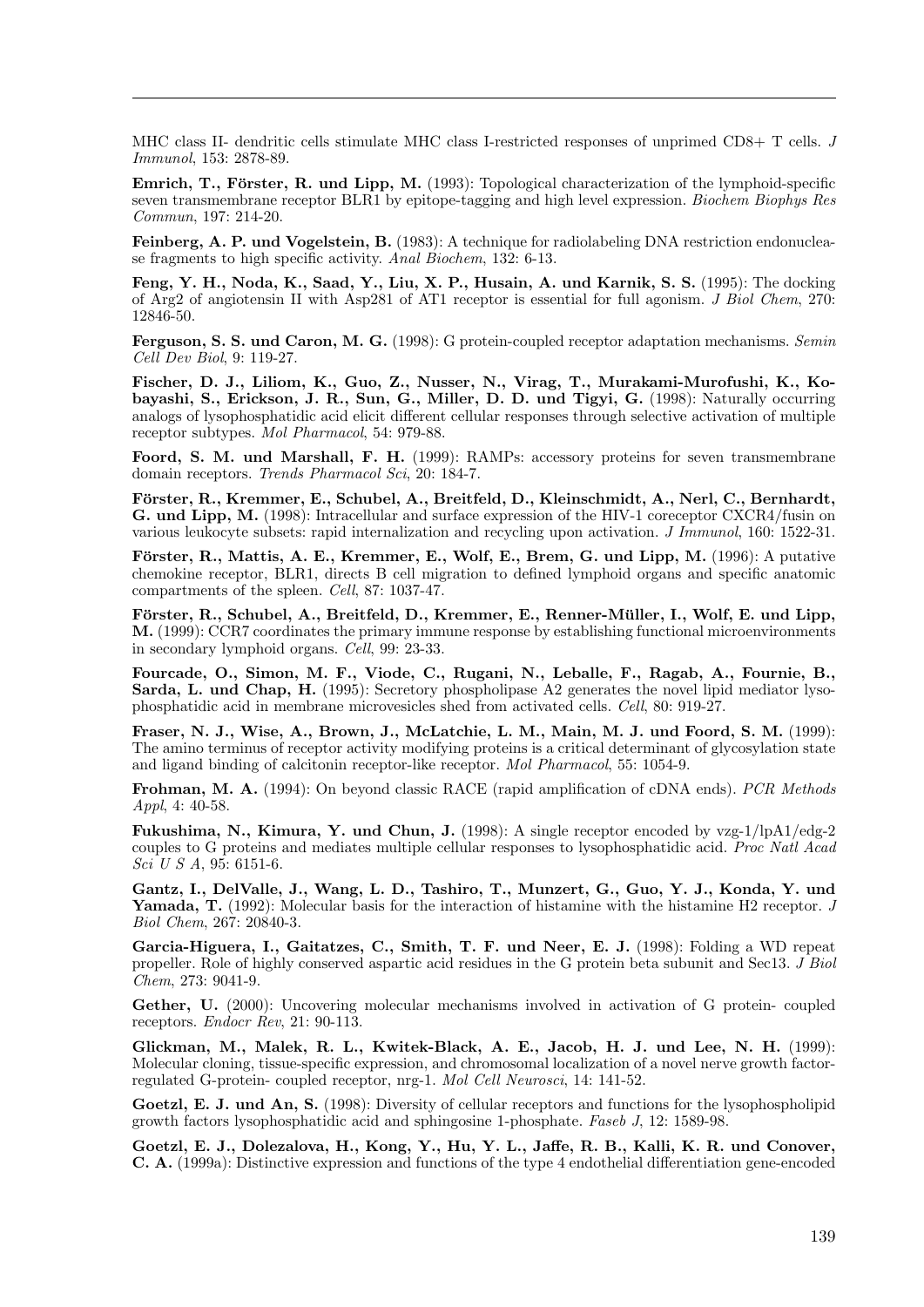G protein-coupled receptor for lysophosphatidic acid in ovarian cancer. Cancer Res, 59: 5370-5.

Goetzl, E. J., Kong, Y. und Mei, B. (1999b): Lysophosphatidic acid and sphingosine 1-phosphate protection of T cells from apoptosis in association with suppression of Bax. J Immunol, 162: 2049-56.

Goetzl, E. J., Kong, Y. und Voice, J. K. (2000a): Cutting edge: differential constitutive expression of functional receptors for lysophosphatidic acid by human blood lymphocytes. J Immunol, 164: 4996-9.

Goetzl, E. J., Lee, H., Azuma, T., Stossel, T. P., Turck, C. W. und Karliner, J. S. (2000b): Gelsolin binding and cellular presentation of lysophosphatidic acid. *J Biol Chem*, 275: 14573-8.

Gohla, A., Harhammer, R. und Schultz, G. (1998): The G-protein G13 but not G12 mediates signaling from lysophosphatidic acid receptor via epidermal growth factor receptor to Rho. J Biol Chem, 273: 4653-9.

Gohla, A., Offermanns, S., Wilkie, T. M. und Schultz, G. (1999): Differential involvement of Galpha12 and Galpha13 in receptor-mediated stress fiber formation. J Biol Chem, 274: 17901-7.

Gonda, K., Okamoto, H., Takuwa, N., Yatomi, Y., Okazaki, H., Sakurai, T., Kimura, S., Sillard, R., Harii, K. und Takuwa, Y. (1999): The novel sphingosine 1-phosphate receptor AGR16 is coupled via pertussis toxin-sensitive and -insensitive G-proteins to multiple signalling pathways. Biochem J, 337: 67-75.

Gottesman, S., Halpern, E. und Trisler, P. (1981): Role of sulA and sulB in filamentation by lon mutants of Escherichia coli K-12. J Bacteriol, 148: 265-73.

Gouldson, P. R. und Reynolds, C. A. (1997): Simulations on dimeric peptides: evidence for domain swapping in G- protein-coupled receptors? Biochem Soc Trans, 25: 1066-71.

Gräler, M. H. (1997): Identifizierung von Chemokinrezeptoren und verwandten Rezeptoren aus dendritischen Zellen. Diplomarbeit.

Gräler, M. H., Bernhardt, G. und Lipp, M. (1998): EDG6, a novel G-protein-coupled receptor related to receptors for bioactive lysophospholipids, is specifically expressed in lymphoid tissue. Genomics, 53: 164-9.

Gräler, M. H., Bernhardt, G. und Lipp, M. (1999): A lymphoid tissue-specific receptor, EDG6, with potential immune modulatory functions mediated by extracellular lysophospholipids. Curr Top Microbiol Immunol, 246: 131-6.

Grosse, R., Schmid, A., Schöneberg, T., Herrlich, A., Muhn, P., Schultz, G. und Gudermann, T. (2000): Gonadotropin-releasing hormone receptor initiates multiple signaling pathways by exclusively coupling to  $G(q/11)$  proteins. J Biol Chem, 275: 9193-200.

Guo, Z., Liliom, K., Fischer, D. J., Bathurst, I. C., Tomei, L. D., Kiefer, M. C. und Tigyi, G. (1996): Molecular cloning of a high-affinity receptor for the growth factor- like lipid mediator lysophosphatidic acid from Xenopus oocytes. Proc Natl Acad Sci U S A, 93: 14367-72.

Hamm, H. E. (1991): Molecular interactions between the photoreceptor G protein and rhodopsin. Cell Mol Neurobiol, 11: 563-78.

Hamm, H. E. (1998): The many faces of G protein signaling. J Biol Chem, 273: 669-72.

Handyside, A. H., O'Neill, G. T., Jones, M. und Hooper, M. L. (1989): Use of BRL-conditioned medium in combination with feeder layers to isolate a diploid embryonal stem cell line. Roux's Arch Dev Biol, 198: 48-55.

Hart, M. J., Jiang, X., Kozasa, T., Roscoe, W., Singer, W. D., Gilman, A. G., Sternweis, P. C. und Bollag, G. (1998): Direct stimulation of the guanine nucleotide exchange activity of p115 RhoGEF by Galpha13. Science, 280: 2112-4.

Hartl, P. und Lipp, M. (1987): Generation of a variant t(2;8) translocation of Burkitt's lymphoma by site-specific recombination via the kappa light-chain joining signals. Mol Cell Biol, 7: 2037-45.

Hébert, T. E. und Bouvier, M. (1998): Structural and functional aspects of G protein-coupled receptor oligomerization. Biochem Cell Biol, 76: 1-11.

Hecht, J. H., Weiner, J. A., Post, S. R. und Chun, J. (1996): Ventricular zone gene-1 (vzg-1) encodes a lysophosphatidic acid receptor expressed in neurogenic regions of the developing cerebral cortex. J Cell Biol, 135: 1071-83.

Heerding, J. N., Yee, D. K., Jacobs, S. L. und Fluharty, S. J. (1997): Mutational analysis of the angiotensin II type 2 receptor: contribution of conserved extracellular amino acids. Regul Pept, 72: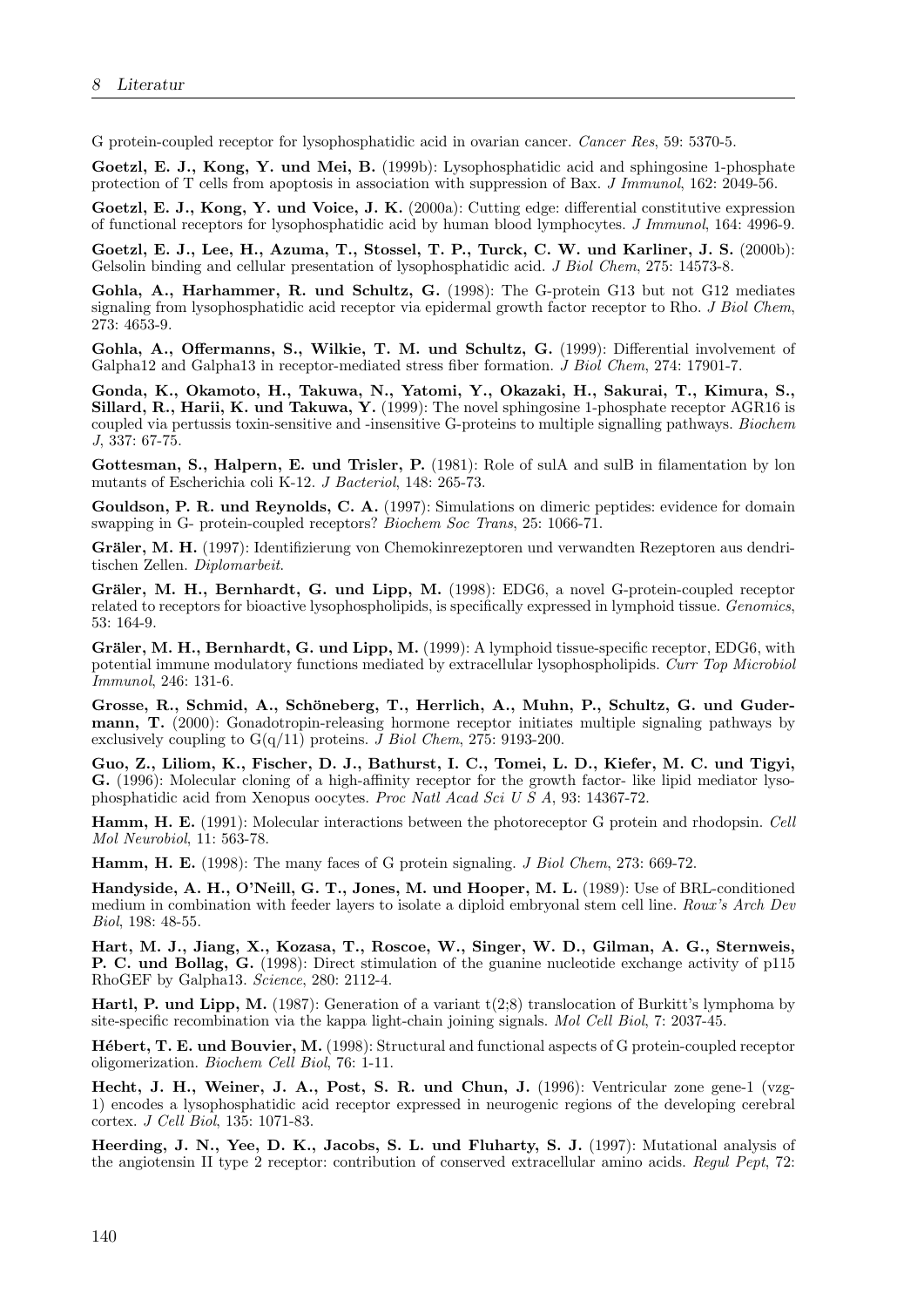97-103.

Henderson, R. und Schertler, G. F. (1990): The structure of bacteriorhodopsin and its relevance to the visual opsins and other seven-helix G-protein coupled receptors. Philos Trans R Soc Lond B Biol Sci, 326: 379-89.

Hepler, J. R. und Gilman, A. G. (1992): G proteins. Trends Biochem Sci, 17: 383-7.

Hjorth, S. A., Schambye, H. T., Greenlee, W. J. und Schwartz, T. W. (1994): Identification of peptide binding residues in the extracellular domains of the AT1 receptor. J Biol Chem, 269: 30953-9.

Hla, T., Lee, M. J., Ancellin, N., Liu, C. H., Thangada, S., Thompson, B. D. und Kluk, M. (1999): Sphingosine-1-phosphate: extracellular mediator or intracellular second messenger? Biochem Pharmacol, 58: 201-7.

Hla, T. und Maciag, T. (1990): An abundant transcript induced in differentiating human endothelial cells encodes a polypeptide with structural similarities to G-protein- coupled receptors. J Biol Chem, 265: 9308-13.

Holtmann, M. H., Ganguli, S., Hadac, E. M., Dolu, V. und Miller, L. J. (1996): Multiple extracellular loop domains contribute critical determinants for agonist binding and activation of the secretin receptor. J Biol Chem, 271: 14944-9.

Hoon, M. A., Adler, E., Lindemeier, J., Battey, J. F., Ryba, N. J. und Zuker, C. S. (1999): Putative mammalian taste receptors: a class of taste-specific GPCRs with distinct topographic selectivity. Cell, 96: 541-51.

Hughes, J., Smith, T. W., Kosterlitz, H. W., Fothergill, L. A., Morgan, B. A. und Morris, H. R. (1975): Identification of two related pentapeptides from the brain with potent opiate agonist activity. Nature, 258: 577-80.

Igarashi, Y. und Yatomi, Y. (1998): Sphingosine 1-phosphate is a blood constituent released from activated platelets, possibly playing a variety of physiological and pathophysiological roles. Acta Biochim Pol, 45: 299-309.

Im, D. S., Heise, C. E., Harding, M. A., George, S. R., O'Dowd, B. F., Theodorescu, D. und Lynch, K. R. (2000): Molecular cloning and characterization of a lysophosphatidic acid receptor, Edg-7, expressed in prostate. Mol Pharmacol, 57: 753-9.

Inglese, J., Koch, W. J., Touhara, K. und Lefkowitz, R. J. (1995): G beta gamma interactions with PH domains and Ras-MAPK signaling pathways. Trends Biochem Sci, 20: 151-6.

Iniguez-Lluhi, J. A., Simon, M. I., Robishaw, J. D. und Gilman, A. G. (1992): G protein beta gamma subunits synthesized in Sf9 cells. Functional characterization and the significance of prenylation of gamma. J Biol Chem, 267: 23409-17.

Iyengar, R. (1993): Molecular and functional diversity of mammalian Gs-stimulated adenylyl cyclases. Faseb J, 7: 768-75.

Jalink, K., Eichholtz, T., Postma, F. R., van Corven, E. J. und Moolenaar, W. H. (1993): Lysophosphatidic acid induces neuronal shape changes via a novel, receptor-mediated signaling pathway: similarity to thrombin action. Cell Growth Differ, 4: 247-55.

Jalink, K., van Corven, E. J., Hengeveld, T., Morii, N., Narumiya, S. und Moolenaar, W. H. (1994): Inhibition of lysophosphatidate- and thrombin-induced neurite retraction and neuronal cell rounding by ADP ribosylation of the small GTP-binding protein Rho. J Cell Biol, 126: 801-10.

Jedlicka, A. E., Taylor, E. W., Meyers, D. A., Liu, Z. und Levitt, R. C. (1994): Localization of the highly polymorphic locus D19S120 to 19p13.3 by linkage. Cytogenet Cell Genet, 65: 140.

Jensen, A. A., Pedersen, U. B., Kiemer, A., Din, N. und Andersen, P. H. (1995): Functional importance of the carboxyl tail cysteine residues in the human D1 dopamine receptor. J Neurochem, 65: 1325-31.

Ji, T. H., Grossmann, M. und Ji, I. (1998): G protein-coupled receptors. I. Diversity of receptorligand interactions. J Biol Chem, 273: 17299-302.

Jones, K. A., Borowsky, B., Tamm, J. A., Craig, D. A., Durkin, M. M., Dai, M., Yao, W. J., Johnson, M., Gunwaldsen, C., Huang, L. Y., Tang, C., Shen, Q., Salon, J. A., Morse, K., Laz, T., Smith, K. E., Nagarathnam, D., Noble, S. A., Branchek, T. A. und Gerald, **C.** (1998): GABA(B) receptors function as a heteromeric assembly of the subunits  $GABA(B)R1$  and GABA(B)R2. Nature, 396: 674-9.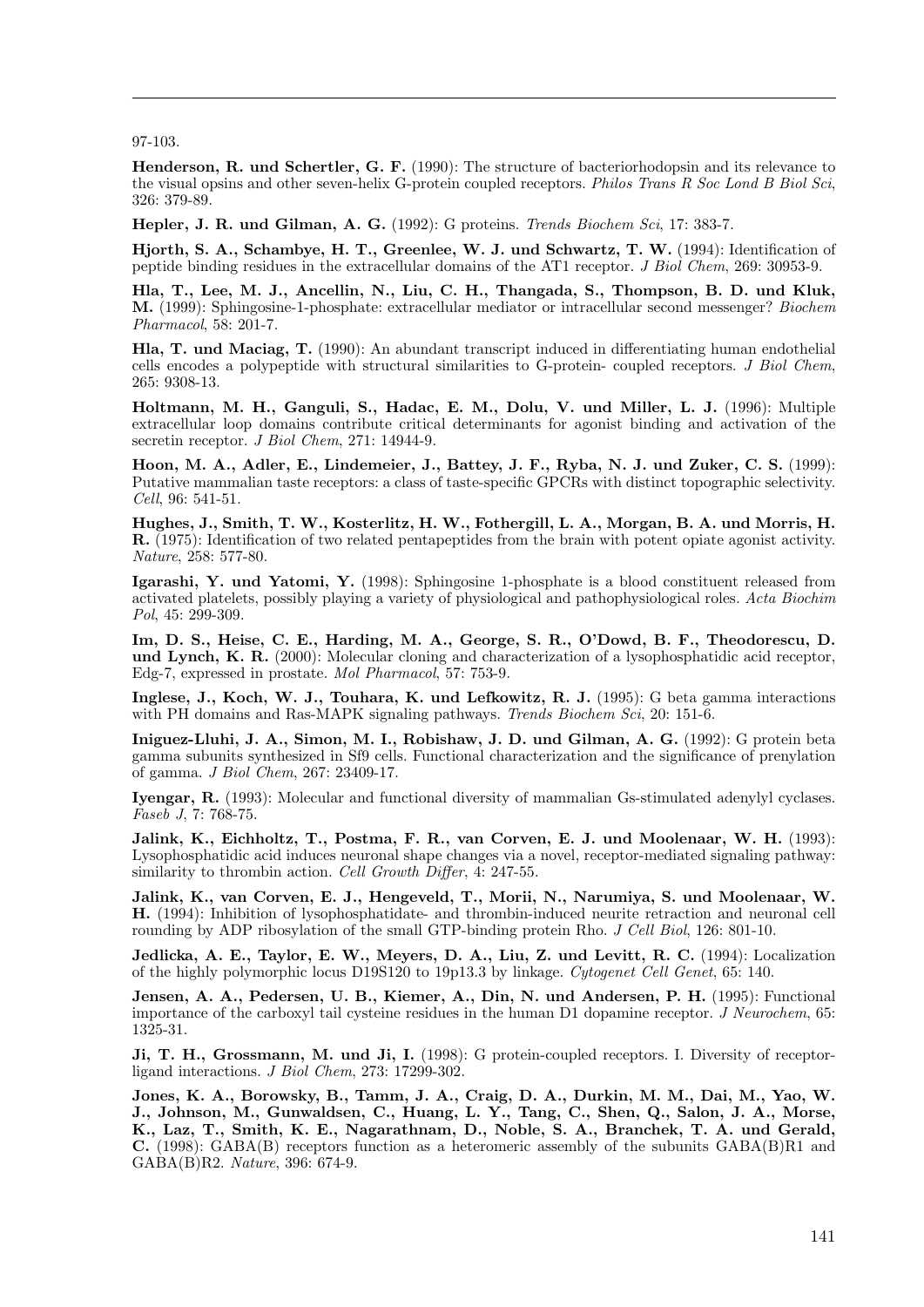Jordan, B. A. und Devi, L. A. (1999): G-protein-coupled receptor heterodimerization modulates receptor function. Nature, 399: 697-700.

Kanashiro, C. A. und Khalil, R. A. (1998): Signal transduction by protein kinase C in mammalian cells. Clin Exp Pharmacol Physiol, 25: 974-85.

Karnik, S. S., Sakmar, T. P., Chen, H. B. und Khorana, H. G. (1988): Cysteine residues 110 and 187 are essential for the formation of correct structure in bovine rhodopsin. Proc Natl Acad Sci U S A, 85: 8459-63.

Kaupmann, K., Malitschek, B., Schuler, V., Heid, J., Froestl, W., Beck, P., Mosbacher, J., Bischoff, S., Kulik, A., Shigemoto, R., Karschin, A. und Bettler, B. (1998): GABA(B)-receptor subtypes assemble into functional heteromeric complexes. Nature, 396: 683-7.

Kawate, N. und Menon, K. M. (1994): Palmitoylation of luteinizing hormone/human choriogonadotropin receptors in transfected cells. Abolition of palmitoylation by mutation of Cys-621 and Cys-622 residues in the cytoplasmic tail increases ligand-induced internalization of the receptor. J Biol Chem, 269: 30651-8.

Kennedy, M. E. und Limbird, L. E. (1993): Mutations of the alpha 2A-adrenergic receptor that eliminate detectable palmitoylation do not perturb receptor-G-protein coupling. J Biol Chem, 268: 8003- 11.

Kimura, T., Watanabe, T., Sato, K., Kon, J., Tomura, H., Tamama, K., Kuwabara, A., Kanda, T., Kobayashi, I., Ohta, H., Ui, M. und Okajima, F. (2000): Sphingosine 1-phosphate stimulates proliferation and migration of human endothelial cells possibly through the lipid receptors, Edg-1 and Edg-3. Biochem J, 348 Pt 1: 71-6.

Kjøller, L. und Hall, A. (1999): Signaling to Rho GTPases. Exp Cell Res, 253: 166-79.

Klages, B., Brandt, U., Simon, M. I., Schultz, G. und Offermanns, S. (1999): Activation of G12/G13 results in shape change and Rho/Rho-kinase- mediated myosin light chain phosphorylation in mouse platelets. J Cell Biol, 144: 745-54.

Knall, C. und Johnson, G. L. (1998): G-protein regulatory pathways: rocketing into the twenty-first century. J Cell Biochem Suppl, 31: 137-46.

Kobayashi, T., Tanaka-Ishii, R., Taguchi, R., Ikezawa, H. und Murakami-Murofushi, K. (1999): Existence of a bioactive lipid, cyclic phosphatidic acid, bound to human serum albumin. Life Sci, 65: 2185-91.

Kobilka, B. (1992): Adrenergic receptors as models for G protein-coupled receptors. Annu Rev Neurosci, 15: 87-114.

Koenig, J. A. und Edwardson, J. M. (1997): Endocytosis and recycling of G protein-coupled receptors. Trends Pharmacol Sci, 18: 276-87.

Kolakowski, L. F., Jr. (1994): GCRDb: a G-protein-coupled receptor database. Receptors Channels, 2: 1-7.

Kon, J., Sato, K., Watanabe, T., Tomura, H., Kuwabara, A., Kimura, T., Tamama, K., Ishizuka, T., Murata, N., Kanda, T., Kobayashi, I., Ohta, H., Ui, M. und Okajima, F. (1999): Comparison of intrinsic activities of the putative sphingosine 1- phosphate receptor subtypes to regulate several signaling pathways in their cDNA-transfected Chinese hamster ovary cells. J Biol Chem, 274: 23940-7.

Kozma, R., Ahmed, S., Best, A. und Lim, L. (1995): The Ras-related protein Cdc42Hs and bradykinin promote formation of peripheral actin microspikes and filopodia in Swiss 3T3 fibroblasts. Mol Cell Biol, 15: 1942-52.

Krupnick, J. G. und Benovic, J. L. (1998): The role of receptor kinases and arrestins in G proteincoupled receptor regulation. Annu Rev Pharmacol Toxicol, 38: 289-319.

Kuner, R., Kohr, G., Grunewald, S., Eisenhardt, G., Bach, A. und Kornau, H. C. (1999): Role of heteromer formation in GABAB receptor function. Science, 283: 74-7.

Kupperman, E., An, S., Osborne, N., Waldron, S. und Stainier, D. Y. (2000): A sphingosine-1-phosphate receptor regulates cell migration during vertebrate heart development. Nature, 406: 192-5.

Lado, D. C., Browe, C. S., Gaskin, A. A., Borden, J. M. und MacLennan, A. J. (1994): Cloning of the rat edg-1 immediate-early gene: expression pattern suggests diverse functions. Gene, 149: 331-6.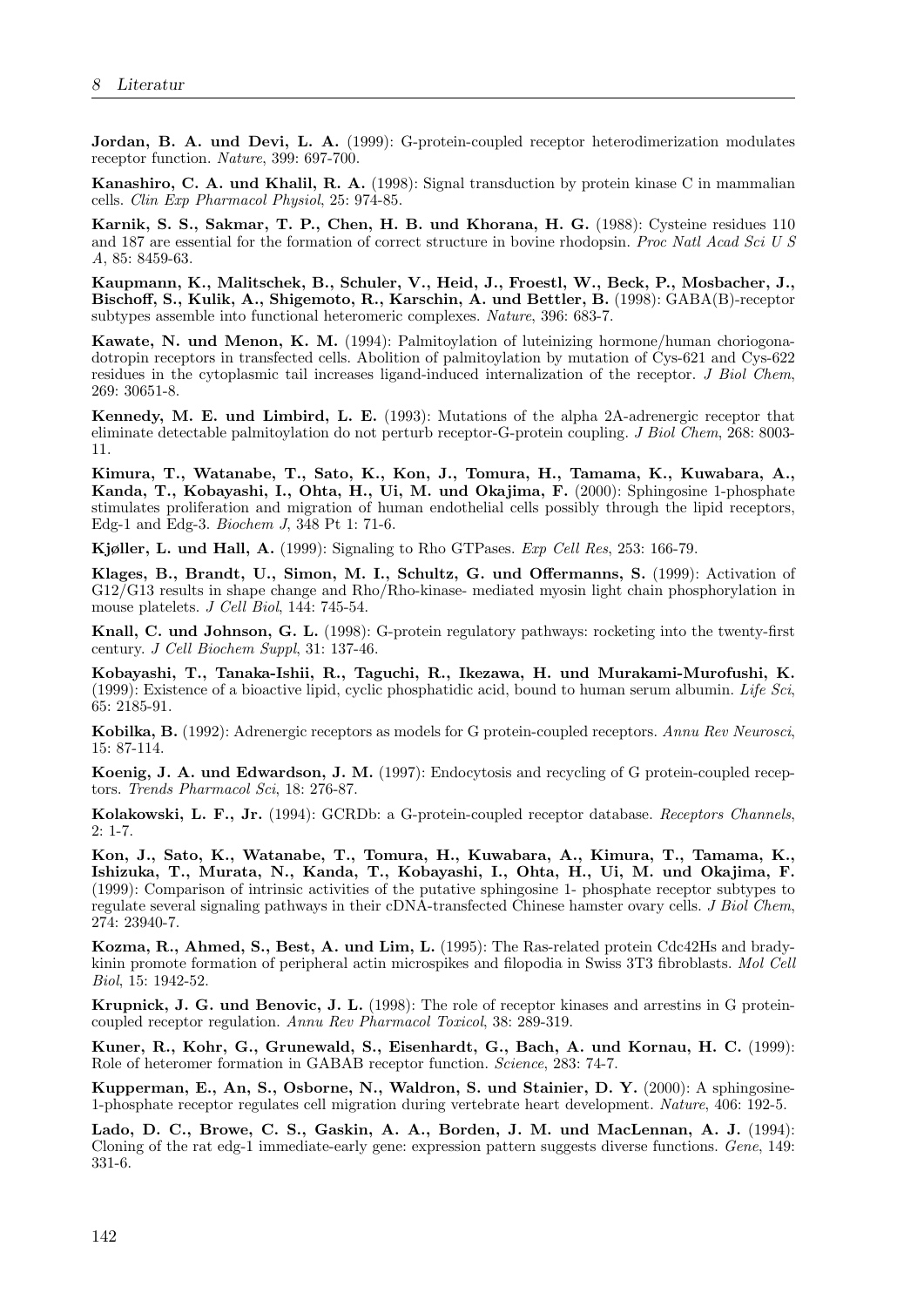Laugwitz, K. L., Allgeier, A., Offermanns, S., Spicher, K., Van Sande, J., Dumont, J. E. und Schultz, G. (1996): The human thyrotropin receptor: a heptahelical receptor capable of stimulating members of all four G protein families. Proc Natl Acad Sci U S A, 93: 116-20.

Laugwitz, K. L., Spicher, K., Schultz, G. und Offermanns, S. (1994): Identification of receptoractivated G proteins: selective immunoprecipitation of photolabeled G-protein alpha subunits. Methods Enzymol, 237: 283-94.

Lee, H., Goetzl, E. J. und An, S. (2000): Lysophosphatidic acid and sphingosine 1-phosphate stimulate endothelial cell wound healing. Am J Physiol Cell Physiol, 278: C612-8.

Lee, M. J., Evans, M. und Hla, T. (1996): The inducible G protein-coupled receptor edg-1 signals via the  $G(i)/$ mitogen-activated protein kinase pathway. J Biol Chem, 271: 11272-9.

Lee, M. J., Thangada, S., Liu, C. H., Thompson, B. D. und Hla, T. (1998a): Lysophosphatidic acid stimulates the G-protein-coupled receptor EDG-1 as a low affinity agonist. *J Biol Chem*, 273: 22105-12.

Lee, M. J., Van Brocklyn, J. R., Thangada, S., Liu, C. H., Hand, A. R., Menzeleev, R., Spiegel, S. und Hla, T. (1998b): Sphingosine-1-phosphate as a ligand for the G protein-coupled receptor EDG-1. Science, 279: 1552-5.

Leff, P. (1995): The two-state model of receptor activation. Trends Pharmacol Sci, 16: 89-97.

Leong, S. R., Kabakoff, R. C. und Hébert, C. A. (1994): Complete mutagenesis of the extracellular domain of interleukin-8 (IL- 8) type A receptor identifies charged residues mediating IL-8 binding and signal transduction. J Biol Chem, 269: 19343-8.

Li, Y., MacLennan, A. J. und Rogers, M. B. (1998): A putative G-protein-coupled receptor, H218, is down-regulated during the retinoic acid-induced differentiation of F9 embryonal carcinoma cells.  $Exp$ Cell Res, 239: 320-5.

Liliom, K., Fischer, D. J., Virag, T., Sun, G., Miller, D. D., Tseng, J. L., Desiderio, D. M., Seidel, M. C., Erickson, J. R. und Tigyi, G. (1998): Identification of a novel growth factor-like lipid, 1-O-cis-alk-1'-enyl- 2-lyso-sn-glycero-3-phosphate (alkenyl-GP) that is present in commercial sphingolipid preparations. J Biol Chem, 273: 13461-8.

Lin, X., Voyno-Yasenetskaya, T. A., Hooley, R., Lin, C. Y., Orlowski, J. und Barber, D. L. (1996): Galpha12 differentially regulates Na+-H+ exchanger isoforms. J Biol Chem, 271: 22604-10.

Linder, M. E., Kleuss, C. und Mumby, S. M. (1995): Palmitoylation of G-protein alpha subunits. Methods Enzymol, 250: 314-30.

Linseman, D. A., Benjamin, C. W. und Jones, D. A. (1995): Convergence of angiotensin II and platelet-derived growth factor receptor signaling cascades in vascular smooth muscle cells. J Biol Chem, 270: 12563-8.

Lippert, E., Baltensperger, K., Jacques, Y. und Hermouet, S. (1997): G alpha16 protein expression is up- and down-regulated following T-cell activation: disruption of this regulation impairs activationinduced cell responses. FEBS Lett, 417: 292-6.

Liu, C. H. und Hla, T. (1997): The mouse gene for the inducible G-protein-coupled receptor edg-1. Genomics, 43: 15-24.

Liu, C. H., Thangada, S., Lee, M. J., Van Brocklyn, J. R., Spiegel, S. und Hla, T. (1999): Ligand-induced trafficking of the sphingosine-1-phosphate receptor EDG- 1. Mol Biol Cell, 10: 1179-90.

Luttrell, L. M., Della Rocca, G. J., van Biesen, T., Luttrell, D. K. und Lefkowitz, R. J. (1997): Gbetagamma subunits mediate Src-dependent phosphorylation of the epidermal growth factor receptor. A scaffold for G protein-coupled receptor-mediated Ras activation. J Biol Chem, 272: 4637-44.

MacLennan, A. J., Browe, C. S., Gaskin, A. A., Lado, D. C. und Shaw, G. (1994): Cloning and characterization of a putative G-protein coupled receptor potentially involved in development. Mol Cell Neurosci, 5: 201-9.

MacLennan, A. J., Marks, L., Gaskin, A. A. und Lee, N. (1997): Embryonic expression pattern of H218, a G-protein coupled receptor homolog, suggests roles in early mammalian nervous system development. Neuroscience, 79: 217-24.

Macrae, A. D., Premont, R. T., Jaber, M., Peterson, A. S. und Lefkowitz, R. J. (1996): Cloning, characterization, and chromosomal localization of rec1.3, a member of the G-protein-coupled receptor family highly expressed in brain. Brain Res Mol Brain Res, 42: 245-54.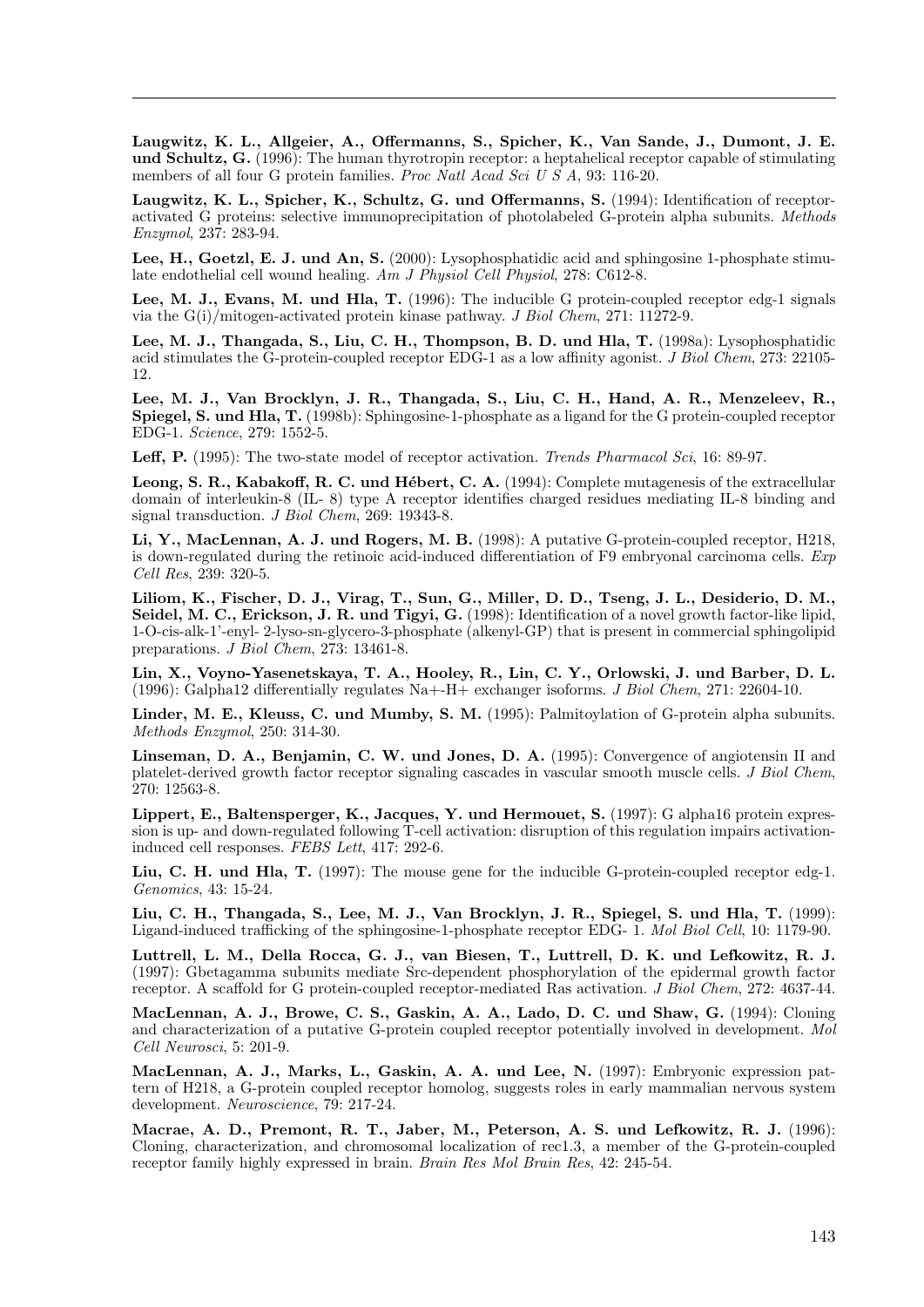Mansour, A., Meng, F., Meador-Woodruff, J. H., Taylor, L. P., Civelli, O. und Akil, H. (1992): Site-directed mutagenesis of the human dopamine D2 receptor. Eur J Pharmacol, 227: 205-14.

Masana, M. I., Brown, R. C., Pu, H., Gurney, M. E. und Dubocovich, M. L. (1995): Cloning and characterization of a new member of the G-protein coupled receptor EDG family. Receptors Channels, 3: 255-62.

McKiernan, C. J. und Friedlander, M. (1999): The retinal rod  $\text{Na}(+)/\text{Ca}(2+),\text{K}(+)$  exchanger contains a noncleaved signal sequence required for translocation of the N terminus. J Biol Chem, 274: 38177-82.

McLatchie, L. M., Fraser, N. J., Main, M. J., Wise, A., Brown, J., Thompson, N., Solari, R., Lee, M. G. und Foord, S. M. (1998): RAMPs regulate the transport and ligand specificity of the calcitonin- receptor-like receptor. Nature, 393: 333-9.

McLaughlin, S. K., McKinnon, P. J. und Margolskee, R. F. (1992): Gustducin is a taste-cellspecific G protein closely related to the transducins. Nature, 357: 563-9.

Meyer zu Heringdorf, D., Niederdraing, N., Neumann, E., Frode, R., Lass, H., Van Koppen, C. J. und Jakobs, K. H. (1998): Discrimination between plasma membrane and intracellular target sites of sphingosylphosphorylcholine. Eur J Pharmacol, 354: 113-22.

Moffett, S., Adam, L., Bonin, H., Loisel, T. P., Bouvier, M. und Mouillac, B. (1996): Palmitoylated cysteine 341 modulates phosphorylation of the beta2- adrenergic receptor by the cAMPdependent protein kinase. J Biol Chem, 271: 21490-7.

Moffett, S., Mouillac, B., Bonin, H. und Bouvier, M. (1993): Altered phosphorylation and desensitization patterns of a human beta 2- adrenergic receptor lacking the palmitoylated Cys341. Embo J, 12: 349-56.

Mohle, R., Bautz, F., Rafii, S., Moore, M. A., Brugger, W. und Kanz, L. (1998): The chemokine receptor CXCR-4 is expressed on CD34+ hematopoietic progenitors and leukemic cells and mediates transendothelial migration induced by stromal cell-derived factor-1. Blood, 91: 4523-30.

Moolenaar, W. H. (1999): Bioactive lysophospholipids and their G protein-coupled receptors. Exp Cell Res, 253: 230-8.

Moolenaar, W. H., Kranenburg, O., Postma, F. R. und Zondag, G. C. (1997): Lysophosphatidic acid: G-protein signalling and cellular responses. Curr Opin Cell Biol, 9: 168-73.

Morris, A. J. und Malbon, C. C. (1999): Physiological regulation of G protein-linked signaling. Physiol Rev, 79: 1373-430.

Motohashi, K., Shibata, S., Ozaki, Y., Yatomi, Y. und Igarashi, Y. (2000): Identification of lysophospholipid receptors in human platelets: the relation of two agonists, lysophosphatidic acid and sphingosine 1- phosphate. FEBS Lett, 468: 189-93.

Mukai, M., Imamura, F., Ayaki, M., Shinkai, K., Iwasaki, T., Murakami-Murofushi, K., Murofushi, H., Kobayashi, S., Yamamoto, T., Nakamura, H. und Akedo, H. (1999): Inhibition of tumor invasion and metastasis by a novel lysophosphatidic acid (cyclic LPA). Int J Cancer, 81: 918-22.

Mumby, S. M. und Linder, M. E. (1994): Myristoylation of G-protein alpha subunits. Methods Enzymol, 237: 254-68.

Neer, E. J. und Clapham, D. E. (1988): Roles of G protein subunits in transmembrane signalling. Nature, 333: 129-34.

Nietgen, G. W. und Durieux, M. E. (1998): Intercellular signaling by lysophosphatidate. Cell Adhes Commun, 5: 221-35.

Nikmo, A., Bjorklund, S., Vainio, M., Ekokoski, E. und Tornquist, K. (1999): Sphingosylphosphorylcholine activates Gq, Gi-2, and Gi-3 in thyroid FRTL-5 cells: implications for the activation of calcium fluxes and Na+-  $\dot{H}$ + exchange. *Biochem Biophys Res Commun*, 258: 812-5.

Nussenzveig, D. R., Heinflink, M. und Gershengorn, M. C. (1993): Agonist-stimulated internalization of the thyrotropin-releasing hormone receptor is dependent on two domains in the receptor carboxyl terminus. J Biol Chem, 268: 2389-92.

O'Dowd, B. F., Hnatowich, M., Caron, M. G., Lefkowitz, R. J. und Bouvier, M. (1989): Palmitoylation of the human beta 2-adrenergic receptor. Mutation of Cys341 in the carboxyl tail leads to an uncoupled nonpalmitoylated form of the receptor. J Biol Chem, 264: 7564-9.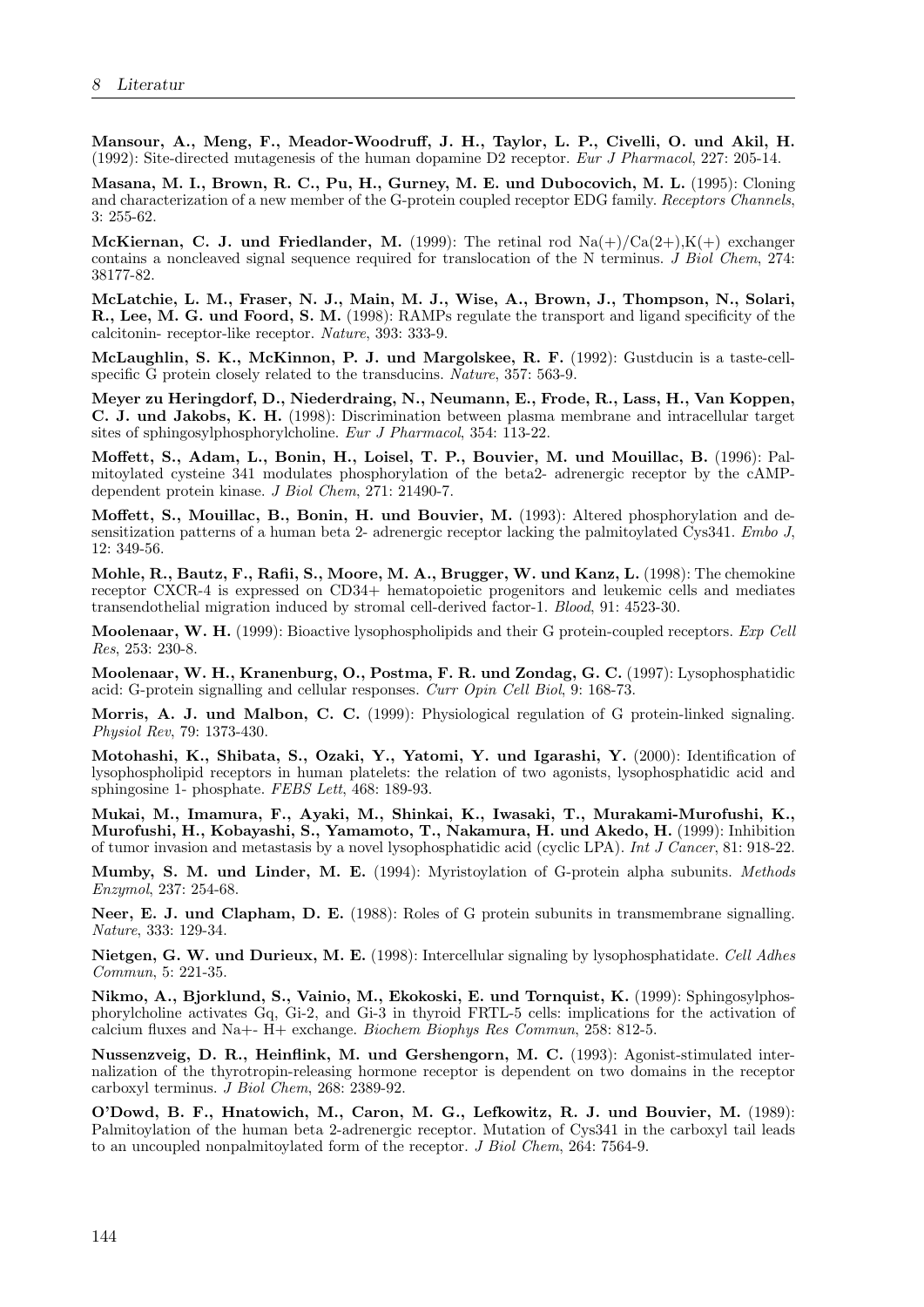Offermanns, S., Laugwitz, K. L., Spicher, K. und Schultz, G. (1994): G proteins of the G12 family are activated via thromboxane A2 and thrombin receptors in human platelets. Proc Natl Acad Sci U S A, 91: 504-8.

Okamoto, H., Takuwa, N., Gonda, K., Okazaki, H., Chang, K., Yatomi, Y., Shigematsu, H. und Takuwa, Y. (1998): EDG1 is a functional sphingosine-1-phosphate receptor that is linked via a  $\rm{Gi/o}$ to multiple signaling pathways, including phospholipase C activation, Ca2+ mobilization, Ras-mitogenactivated protein kinase activation, and adenylate cyclase inhibition. J Biol Chem, 273: 27104-10.

Okamoto, H., Takuwa, N., Yatomi, Y., Gonda, K., Shigematsu, H. und Takuwa, Y. (1999): EDG3 is a functional receptor specific for sphingosine 1-phosphate and sphingosylphosphorylcholine with signaling characteristics distinct from EDG1 and AGR16. Biochem Biophys Res Commun, 260: 203-8.

Okazaki, H., Ishizaka, N., Sakurai, T., Kurokawa, K., Goto, K., Kumada, M. und Takuwa, Y. (1993): Molecular cloning of a novel putative G protein-coupled receptor expressed in the cardiovascular system. Biochem Biophys Res Commun, 190: 1104-9.

Palczewski, K. (1997): GTP-binding-protein-coupled receptor kinases–two mechanistic models. Eur J Biochem, 248: 261-9.

Palczewski, K., Kumasaka, T., Hori, T., Behnke, C. A., Motoshima, H., Fox, B. A., Le Trong, I., Teller, D. C., Okada, T., Stenkamp, R. E., Yamamoto, M. und Miyano, M. (2000): Crystal structure of rhodopsin: A G protein-coupled receptor. Science, 289: 739-45.

Piazza, G. A., Ritter, J. L. und Baracka, C. A. (1995): Lysophosphatidic acid induction of transforming growth factors alpha and beta: modulation of proliferation and differentiation in cultured human keratinocytes and mouse skin. Exp Cell Res, 216: 51-64.

Pickering, D. S., Taverna, F. A., Salter, M. W. und Hampson, D. R. (1995): Palmitoylation of the GluR6 kainate receptor. Proc Natl Acad Sci U S A, 92: 12090-4.

Pitcher, J. A., Freedman, N. J. und Lefkowitz, R. J. (1998): G protein-coupled receptor kinases. Annu Rev Biochem, 67: 653-92.

Postma, F. R., Jalink, K., Hengeveld, T. und Moolenaar, W. H. (1996): Sphingosine-1-phosphate rapidly induces Rho-dependent neurite retraction: action through a specific cell surface receptor. Embo J, 15: 2388-92.

Proia, R. L. (2000): A vital role for Edg-1, a receptor for sphingosine-1-phosphate, in the development of the vascular system. Keystone Symposium abstract book on Cell activation and signal transduction: Lipid second messengers IV, February  $5-10$ , Taos: 46.

Pykett, M. J., Murphy, M., Harnish, P. R. und George, D. L. (1994): Identification of a microsatellite instability phenotype in meningiomas. Cancer Res, 54: 6340-3.

Pyne, S. und Pyne, N. J. (2000): Sphingosine 1-phosphate signalling in mammalian cells. Biochem J, 349: 385-402.

Ramirez-Solis, R., Rivera-Perez, J., Wallace, J. D., Wims, M., Zheng, H. und Bradley, A. (1992): Genomic DNA microextraction: a method to screen numerous samples. Anal Biochem, 201: 331-5.

Rao, G. N., Delafontaine, P. und Runge, M. S. (1995): Thrombin stimulates phosphorylation of insulin-like growth factor-1 receptor, insulin receptor substrate-1, and phospholipase C-gamma 1 in rat aortic smooth muscle cells. J Biol Chem, 270: 27871-5.

Renbäck, K., Inoue, M., Yoshida, A., Nyberg, F. und Ueda, H. (2000): Vzg-1/lysophosphatidic acid-receptor involved in peripheral pain transmission. Brain Res Mol Brain Res, 75: 350-4.

Rhee, S. G. und Choi, K. D. (1992): Multiple forms of phospholipase C isozymes and their activation mechanisms. Adv Second Messenger Phosphoprotein Res, 26: 35-61.

Rhodes, C. H., Call, K. M., Budarf, M. L., Barnoski, B. L., Bell, C. J., Emanuel, B. S., Bigner, S. H., Park, J. P. und Mohandas, T. K. (1997): Molecular studies of an ependymomaassociated constitutional t(1;22)(p22;q11.2). Cytogenet Cell Genet, 78: 247-52.

Risinger, J. I., Berchuck, A., Kohler, M. F., Watson, P., Lynch, H. T. und Boyd, J. (1993): Genetic instability of microsatellites in endometrial carcinoma. Cancer Res, 53: 5100-3.

Rodriguez-Frade, J. M., Vila-Coro, A. J., de Ana, A. M., Albar, J. P., Martinez, A. C. und Mellado, M. (1999): The chemokine monocyte chemoattractant protein-1 induces functional responses through dimerization of its receptor CCR2. Proc Natl Acad Sci U S A, 96: 3628-33.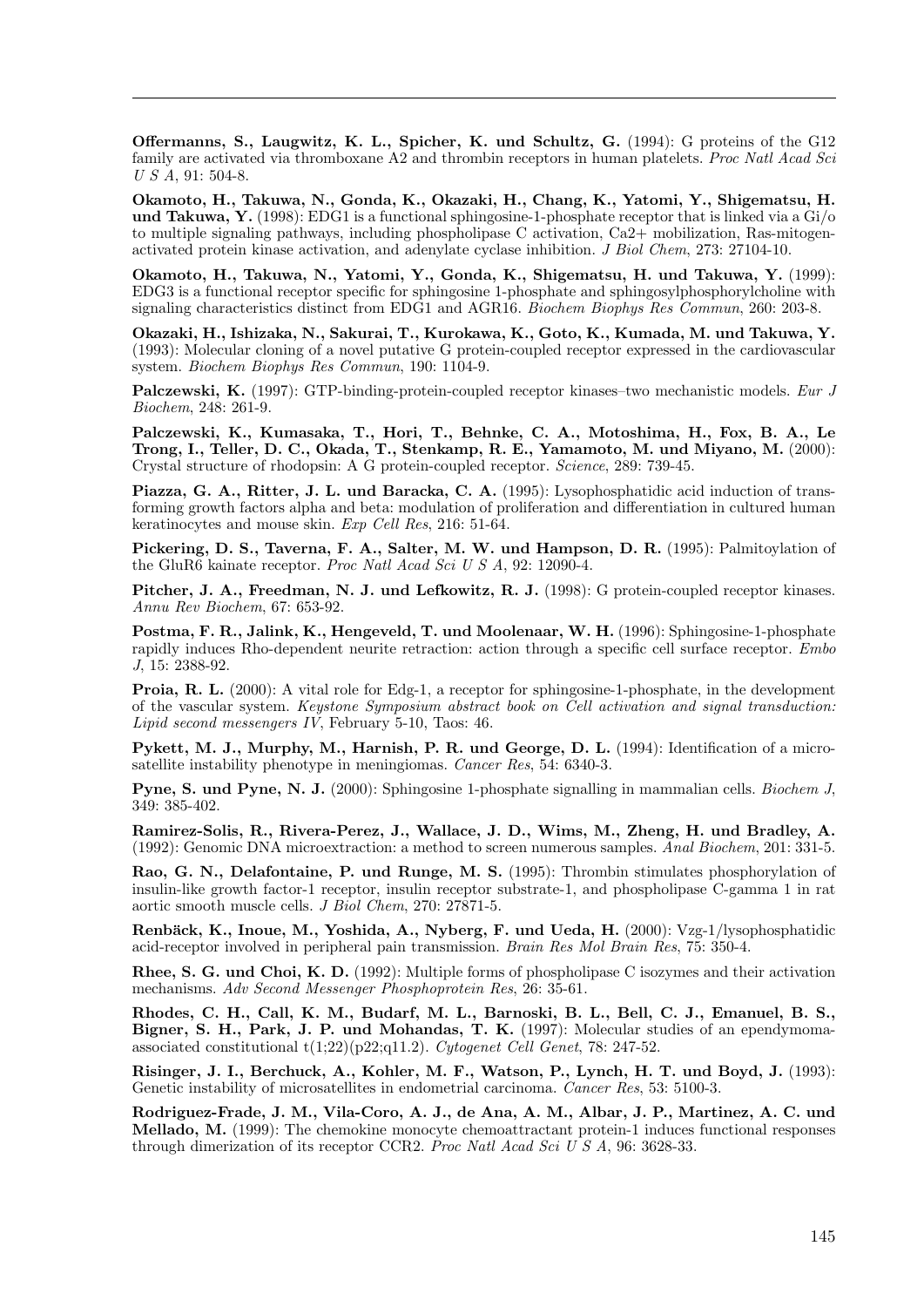Rohrer, S. P., Birzin, E. T., Mosley, R. T., Berk, S. C., Hutchins, S. M., Shen, D. M., Xiong, Y., Hayes, E. C., Parmar, R. M., Foor, F., Mitra, S. W., Degrado, S. J., Shu, M., Klopp, J. M., Cai, S. J., Blake, A., Chan, W. W., Pasternak, A., Yang, L., Patchett, A. A., Smith, R. G., Chapman, K. T. und Schaeffer, J. M. (1998): Rapid identification of subtype-selective agonists of the somatostatin receptor through combinatorial chemistry. Science, 282: 737-40.

Roper, D., Jacoby, E., Krüger, P., Engels, M., Grotzinger, J., Wollmer, A. und Strassburger, W. (1994): Modeling of G-protein coupled receptors with bacteriorhodopsin as a template. A novel approach based on interaction energy differences. J Recept Res, 14: 167-86.

Sadahira, Y., Zheng, M., Ruan, F., Hakomori, S. und Igarashi, Y. (1994): Sphingosine-1 phosphate inhibits extracellular matrix protein-induced haptotactic motility but not adhesion of B16 mouse melanoma cells. FEBS Lett, 340: 99-103.

Sahin-Toth, M., Nicoll, D. A., Frank, J. S., Philipson, K. D. und Friedlander, M. (1995): The cleaved N-terminal signal sequence of the cardiac  $Na(+)$ -Ca2+ exchanger is not required for functional membrane integration. Biochem Biophys Res Commun, 212: 968-74.

Saito, S. (1997): Effects of lysophosphatidic acid on primary cultured chick neurons. Neurosci Lett, 229: 73-6.

Sakata-Kaneko, S., Wakatsuki, Y., Usui, T., Matsunaga, Y., Itoh, T., Nishi, E., Kume, N. und Kita, T. (1998): Lysophosphatidylcholine upregulates CD40 ligand expression in newly activated human CD4+ T cells. FEBS Lett, 433: 161-5.

Sakmar, T. P. (1998): Rhodopsin: a prototypical G protein-coupled receptor. Prog Nucleic Acid Res Mol Biol, 59: 1-34.

Samama, P., Cotecchia, S., Costa, T. und Lefkowitz, R. J. (1993): A mutation-induced activated state of the beta 2-adrenergic receptor. Extending the ternary complex model. J Biol Chem, 268: 4625-36.

Samama, P., Pei, G., Costa, T., Cotecchia, S. und Lefkowitz, R. J. (1994): Negative antagonists promote an inactive conformation of the beta 2- adrenergic receptor. Mol Pharmacol, 45: 390-4.

Sasagawa, T., Suzuki, K., Shiota, T., Kondo, T. und Okita, M. (1998): The significance of plasma lysophospholipids in patients with renal failure on hemodialysis. J Nutr Sci Vitaminol (Tokyo), 44: 809-18.

Sato, K., Kon, J., Tomura, H., Osada, M., Murata, N., Kuwabara, A., Watanabe, T., Ohta, H., Ui, M. und Okajima, F. (1999): Activation of phospholipase C-Ca2+ system by sphingosine 1-phosphate in CHO cells transfected with Edg-3, a putative lipid receptor. FEBS Lett, 443: 25-30.

Sato, K., Murata, N., Kon, J., Tomura, H., Nochi, H., Tamoto, K., Osada, M., Ohta, H., Tokumitsu, Y., Ui, M. und Okajima, F. (1998): Downregulation of mRNA expression of Edg-3, a putative sphingosine 1- phosphate receptor coupled to Ca2+ signaling, during differentiation of HL-60 leukemia cells. Biochem Biophys Res Commun, 253: 253-6.

Savarese, T. M. und Fraser, C. M. (1992): In vitro mutagenesis and the search for structure-function relationships among G protein-coupled receptors. Biochem J, 283: 1-19.

Schaeffer, H. J. und Weber, M. J. (1999): Mitogen-activated protein kinases: specific messages from ubiquitous messengers. Mol Cell Biol, 19: 2435-44.

Schertler, G. F., Villa, C. und Henderson, R. (1993): Projection structure of rhodopsin. Nature, 362: 770-2.

Schulein, R., Hermosilla, R., Oksche, A., Dehe, M., Wiesner, B., Krause, G. und Rosenthal, W. (1998): A dileucine sequence and an upstream glutamate residue in the intracellular carboxyl terminus of the vasopressin V2 receptor are essential for cell surface transport in COS.M6 cells. Mol Pharmacol, 54: 525-35.

Schulein, R., Liebenhoff, U., Müller, H., Birnbaumer, M. und Rosenthal, W. (1996): Properties of the human arginine vasopressin V2 receptor after site- directed mutagenesis of its putative palmitoylation site. Biochem J, 313: 611-6.

Schwartz, T. W., Gether, U., Schambye, H. T. und Hjorth, S. A. (1995): Molecular mechanism of action of non-peptide ligands for peptide receptors. Curr Pharm Design, 1: 325-42.

Schwartz, T. W. und Rosenkilde, M. M. (1996): Is there a 'lock' for all agonist 'keys' in 7TM receptors?. Trends Pharmacol Sci, 17: 213-6.

Shapiro, M. J., Trejo, J., Zeng, D. und Coughlin, S. R. (1996): Role of the thrombin recep-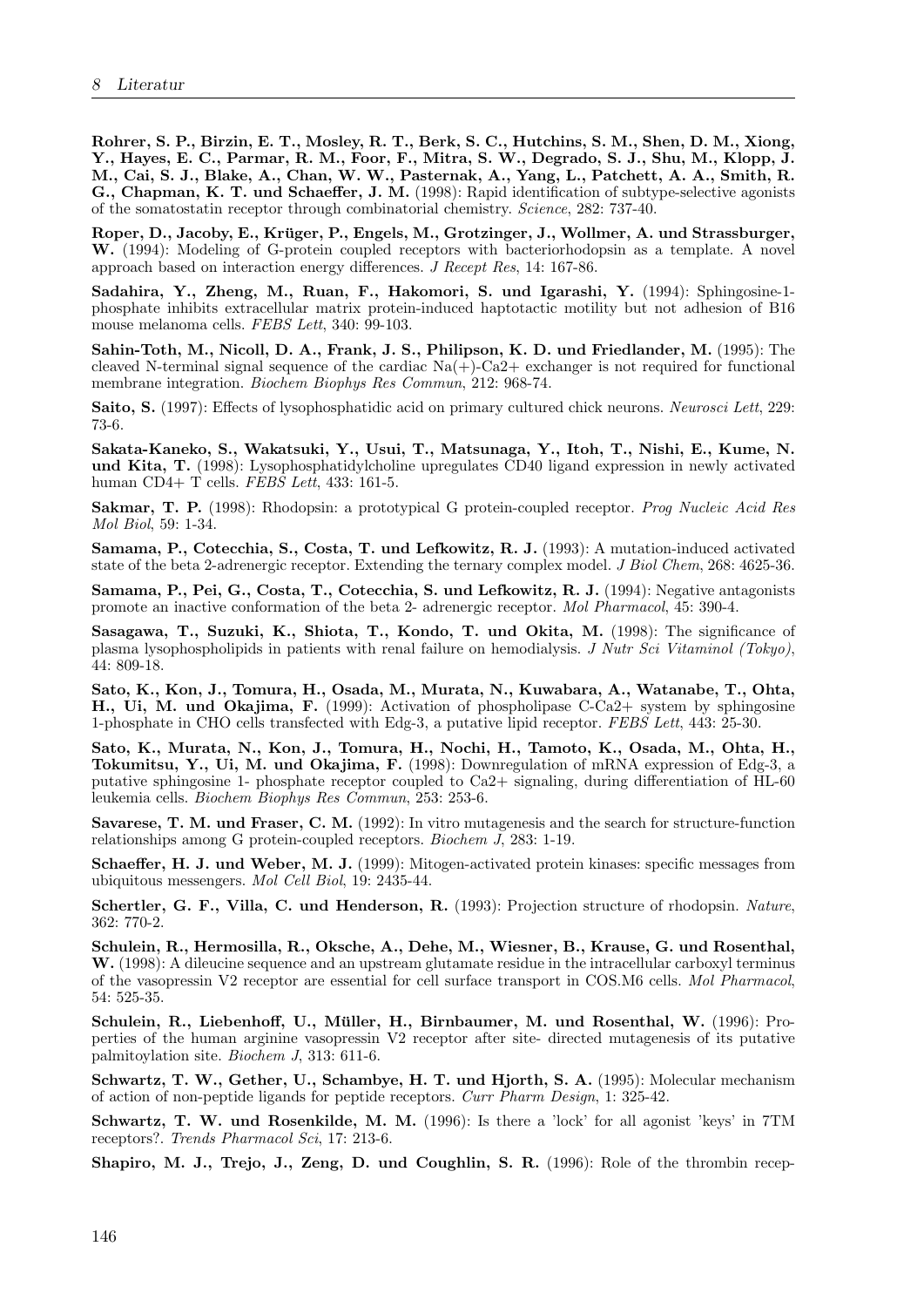tor's cytoplasmic tail in intracellular trafficking. Distinct determinants for agonist-triggered versus tonic internalization and intracellular localization.  $\tilde{J}$  Biol Chem, 271: 32874-80.

Smith, D. B. und Johnson, K. S. (1988): Single-step purification of polypeptides expressed in Escherichia coli as fusions with glutathione S-transferase. Gene, 67: 31-40.

**Spiegel, S.** (1999): Sphingosine 1-phosphate: a prototype of a new class of second messengers. *J Leukoc* Biol, 65: 341-4.

Stam, J. C., Michiels, F., van der Kammen, R. A., Moolenaar, W. H. und Collard, J. G. (1998): Invasion of T-lymphoma cells: cooperation between Rho family GTPases and lysophospholipid receptor signaling. Embo J, 17: 4066-74.

Strader, C. D., Fong, T. M., Tota, M. R., Underwood, D. und Dixon, R. A. (1994): Structure and function of G protein-coupled receptors. Annu Rev Biochem, 63: 101-32.

Stroop, S. D., Nakamuta, H., Kuestner, R. E., Moore, E. E. und Epand, R. M. (1996): Determinants for calcitonin analog interaction with the calcitonin receptor N-terminus and transmembrane-loop regions. Endocrinology, 137: 4752-6.

Tigyi, G. und Miledi, R. (1992): Lysophosphatidates bound to serum albumin activate membrane currents in Xenopus oocytes and neurite retraction in PC12 pheochromocytoma cells. J Biol Chem, 267: 21360-7.

Tobin, A. B. (1997): Phosphorylation of phospholipase C-coupled receptors. Pharmacol Ther, 75: 135-51.

Tones, M. A., Bendali, N., Flor, P. J., Knopfel, T. und Kuhn, R. (1995): The agonist selectivity of a class III metabotropic glutamate receptor, human mGluR4a, is determined by the N-terminal extracellular domain. Neuroreport, 7: 117-20.

Tsai, W., Morielli, A. D. und Peralta, E. G. (1997): The m1 muscarinic acetylcholine receptor transactivates the EGF receptor to modulate ion channel activity. Embo J, 16: 4597-605.

Turcatti, G., Zoffmann, S., Lowe, J. A., 3rd, Drozda, S. E., Chassaing, G., Schwartz, T. W. und Chollet, A. (1997): Characterization of non-peptide antagonist and peptide agonist binding sites of the NK1 receptor with fluorescent ligands. J Biol Chem, 272: 21167-75.

Unger, V. M., Hargrave, P. A., Baldwin, J. M. und Schertler, G. F. (1997): Arrangement of rhodopsin transmembrane alpha-helices. Nature, 389: 203-6.

Van Brocklyn, J. R., Gräler, M. H., Bernhardt, G., Hobson, J. P., Lipp, M. und Spiegel, S. (2000): Sphingosine-1-phosphate is a ligand for the G protein-coupled receptor EDG-6. Blood, 95: 2624-9.

Van Brocklyn, J. R., Lee, M. J., Menzeleev, R., Olivera, A., Edsall, L., Cuvillier, O., Thomas, D. M., Coopman, P. J., Thangada, S., Liu, C. H., Hla, T. und Spiegel, S. (1998): Dual actions of sphingosine-1-phosphate: extracellular through the Gi- coupled receptor Edg-1 and intracellular to regulate proliferation and survival. J Cell Biol, 142: 229-40.

Van Brocklyn, J. R., Tu, Z., Edsall, L. C., Schmidt, R. R. und Spiegel, S. (1999): Sphingosine 1-phosphate-induced cell rounding and neurite retraction are mediated by the G protein-coupled receptor H218. J Biol Chem, 274: 4626-32.

Van Corven, E. J., Hordijk, P. L., Medema, R. H., Bos, J. L. und Moolenaar, W. H. (1993): Pertussis toxin-sensitive activation of p21ras by G protein-coupled receptor agonists in fibroblasts. Proc Natl Acad Sci U S A, 90: 1257-61.

Vanhaesebroeck, B., Leevers, S. J., Panayotou, G. und Waterfield, M. D. (1997): Phosphoinositide 3-kinases: a conserved family of signal transducers. Trends Biochem Sci, 22: 267-72.

Vieira, J. und Messing, J. (1982): The pUC plasmids, an M13mp7-derived system for insertion mutagenesis and sequencing with synthetic universal primers. Gene, 19: 259-68.

Wan, Y., Kurosaki, T. und Huang, X. Y. (1996): Tyrosine kinases in activation of the MAP kinase cascade by G-protein- coupled receptors. Nature, 380: 541-4.

Wang, C. D., Gallaher, T. K. und Shih, J. C. (1993): Site-directed mutagenesis of the serotonin 5-hydroxytrypamine2 receptor: identification of amino acids necessary for ligand binding and receptor activation. Mol Pharmacol, 43: 931-40.

Weiner, J. A., Hecht, J. H. und Chun, J. (1998): Lysophosphatidic acid receptor gene vzg-1/lpA1/edg-2 is expressed by mature oligodendrocytes during myelination in the postnatal murine brain. J Comp Neurol, 398: 587-98.